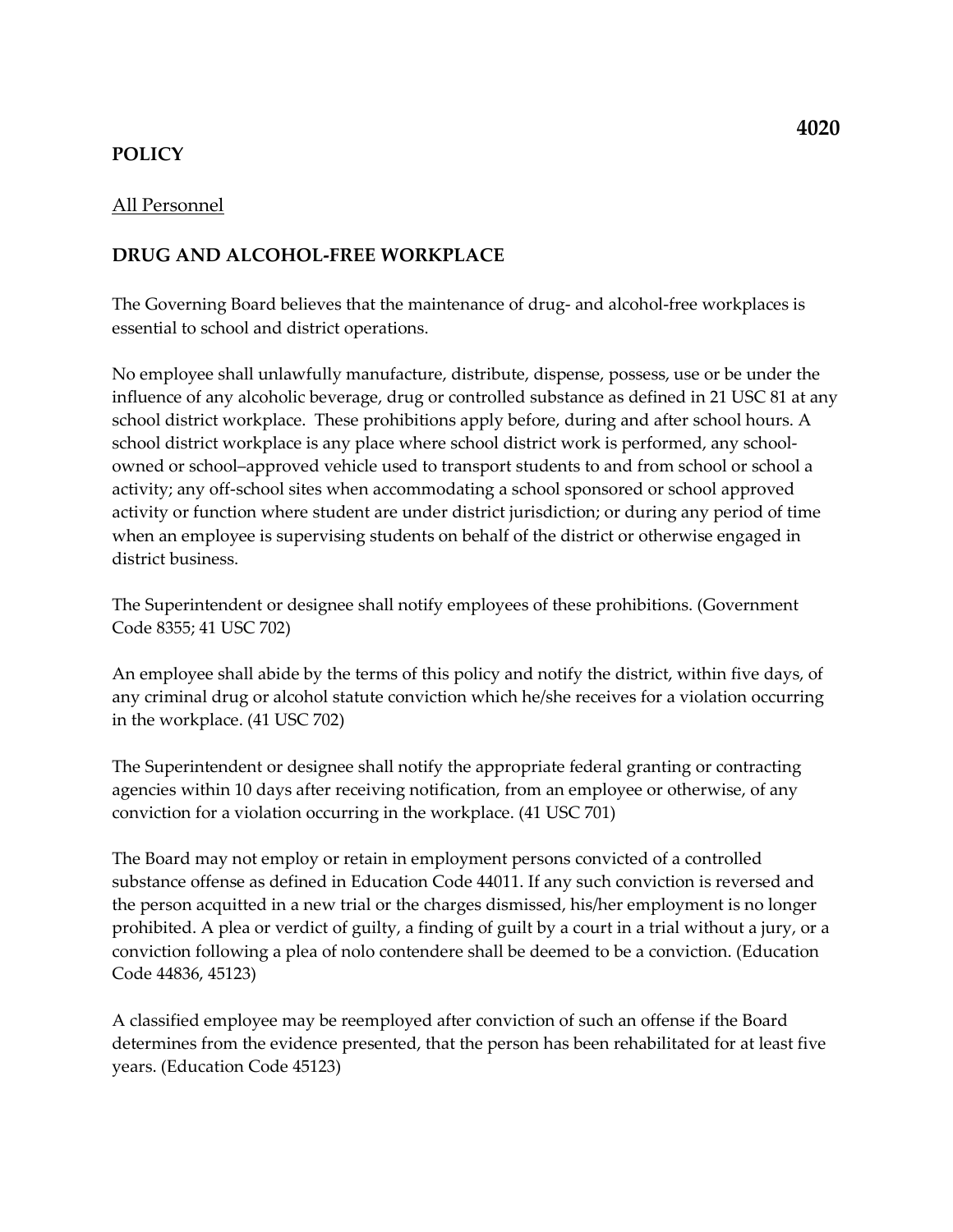The Board may take appropriate disciplinary action, up to and including termination, or require the employee to satisfactorily participate in and complete a drug assistance or rehabilitation program approved by a federal, state or local health, law enforcement or other appropriate agency.

The Superintendent or designee shall establish a drug- and alcohol-free awareness program to inform employees about: (Government Code 8355)

# DRUG AND ALCOHOL-FREE WORKPLACE (cont.)

 $^{\prime}$ 

4020

- 1. The dangers of drug and alcohol abuse in the workplace
- 2. The district policy of maintaining drug- and alcohol-free workplace
- 3. Any available drug and alcohol counseling, rehabilitation and employee assistance programs
- 4. The penalties that may be imposed on employees for drug and alcohol abuse violations.

Legal Reference: Education Code 44011 Controlled substance offense 44425 Conviction of controlled substance offenses as grounds for revocation of credential 44836 Employment of certificated persons convicted of controlled substance offenses 44940 Compulsory leave of absence for certificated persons 44940.5 Procedures when employees are placed on compulsory leave of absence 45123 Employment after conviction of controlled substance offense 45304 Compulsory leave of absence for classified persons Government Code 8350-8357 Drug-free workplace United states Code, Title 20 7111-7117 Safe and Drug Free Schools and Communities Act United States Code, Title 21 812 Schedule of controlled substances Code of Federal Regulations, Title 21 1308.01-1308.49 Schedule of controlled substances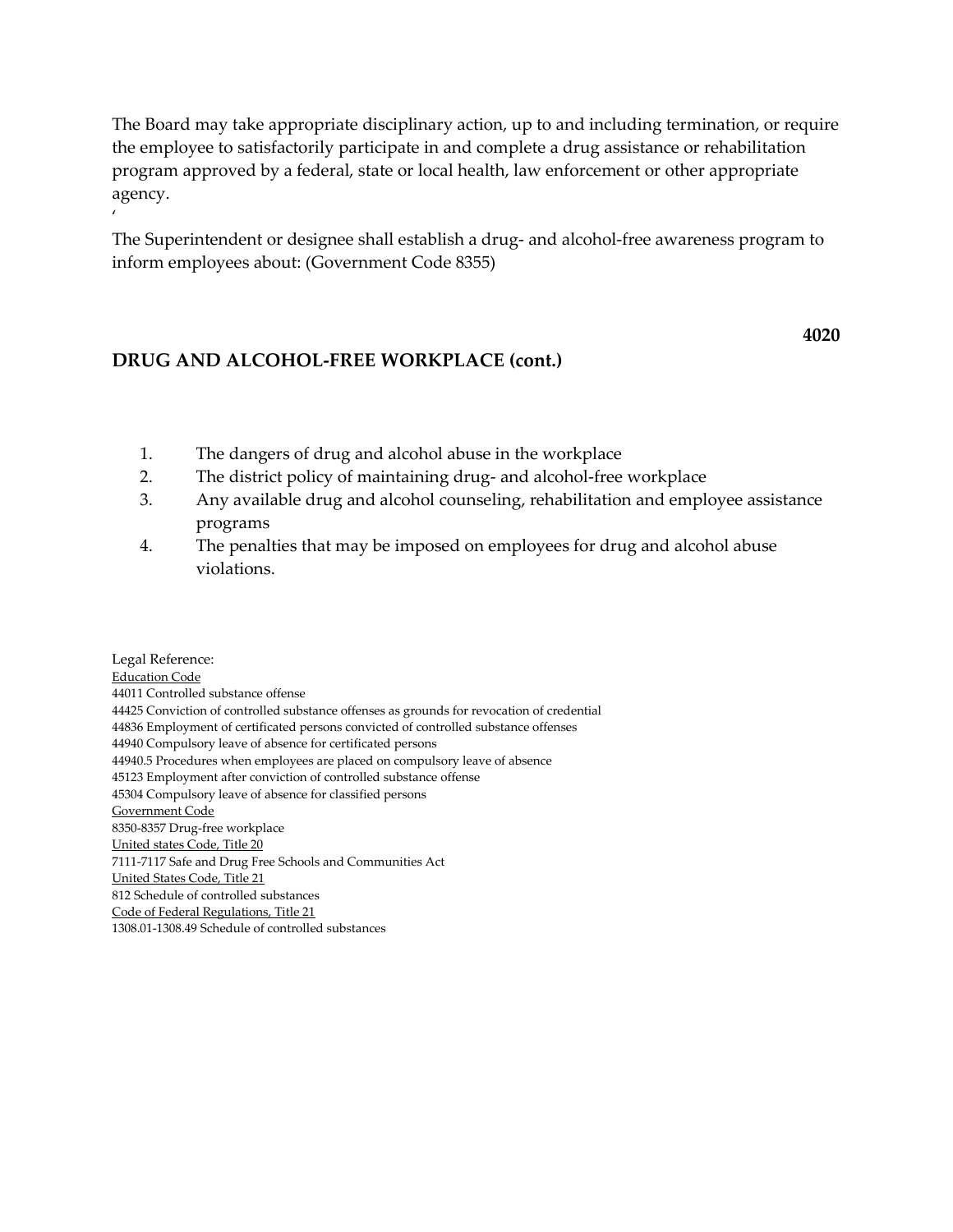NEVADA JOINT UNION HIGH SCHOOL DISTRICT BOARD Adopted: July 10, 1990 Revised: September 21, 2005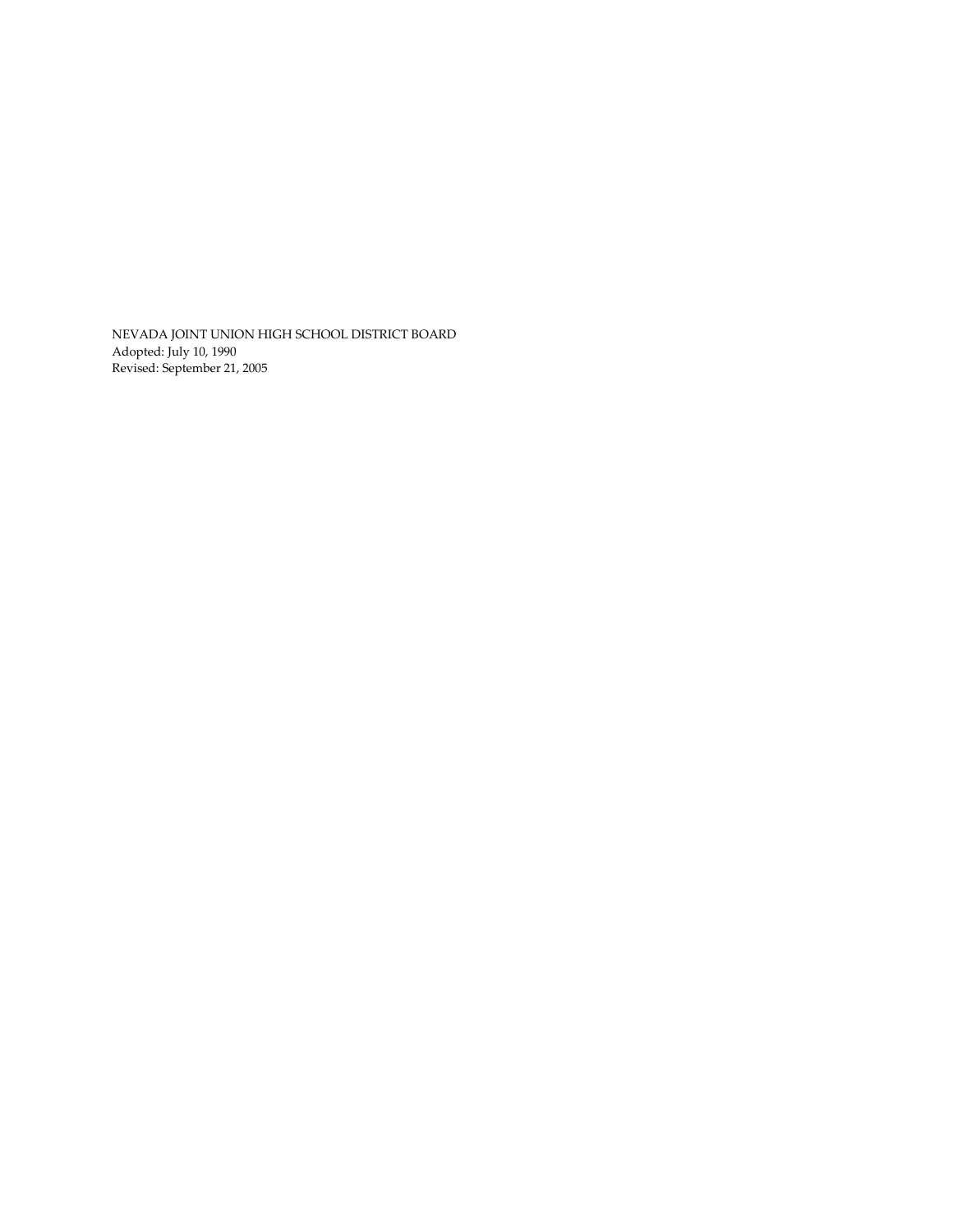# EXHIBIT

# DRUG AND ALCOHOL-FREE WORKPLACE NOTICE TO EMPLOYEES

YOU ARE HEREBY NOTICED that it is a violation of Board policy for any employee at a school district workplace to unlawfully manufacture, distribute, dispense, possess, use or be under the influence of any alcoholic beverage, drug or controlled substance as defined in the Controlled Substances Act and Code of Federal Regulations.

"School District workplace" is defined as is any place where school district work is performed, any schoolowned or school–approved vehicle used to transport students to and from school or school a activity; any offschool sites when accommodating a school sponsored or school approved activity or function where student are under district jurisdiction; or during any period of time when an employee is supervising students on behalf of the district or otherwise engaged in district business.

As a condition of your continued employment with the district, you will comply with the district's policy on Drug and Alcohol-Free Workplace and will, any time you are convicted of any criminal drug or alcohol statute violation occurring in the workplace, notify your supervisor of this conviction no later than five cays after such conviction.

Pursuant to Education Code 44836 and 45123, the Board may not employ or retain in employment persons convicted of a controlled substance offense as defined in Education Code 44011. If any such conviction is reversed and the person acquitted in a new trial or the charges dismissed, his/her employment is no longer prohibited.

Pursuant to Education Code 45123, the district may employ for classified service a person who has been convicted of a controlled substance offense only if it determines, from evidence presented, that the person has been rehabilitated for at least five years. The Board shall determine the type and manner of presentation of the evidence, and the Board's determination as to whether or not the person has been rehabilitated is final.

Pursuant to Education Code 44425, whenever the holder of any credential issued by the State Board of Education or the Commission for Teacher Preparation and Licensing has been convicted of a controlled substance offense as define in Education Code 44011, the commission shall forthwith suspend the credential. When the conviction becomes final or when imposition of a sentence is suspended, the commission shall revoke the credential. (Education Code 44425)

Pursuant to Education Code 44940, the district must immediately place on compulsory leave of absence any certificated employee charged with involvement in the sale, use or exchange to minors of certain controlled substances.

Pursuant to Education Code 44940, the district may immediately place on compulsory leave of absence any certificated employee charged with certain controlled substance offenses.

The following drug and alcohol counseling, rehabilitation, and/or employee assistance programs are available locally:

Al-Anon Information of Nevada County, 530-268-4558 Alcoholics Anonymous, 530-272-6287 Nevada County Mental Health Drug & Alcohol Program, 530-265-1437 Narconon, 800-556-8885 (or 530-295-5550) Community Recovery Resources, 530-273-9541